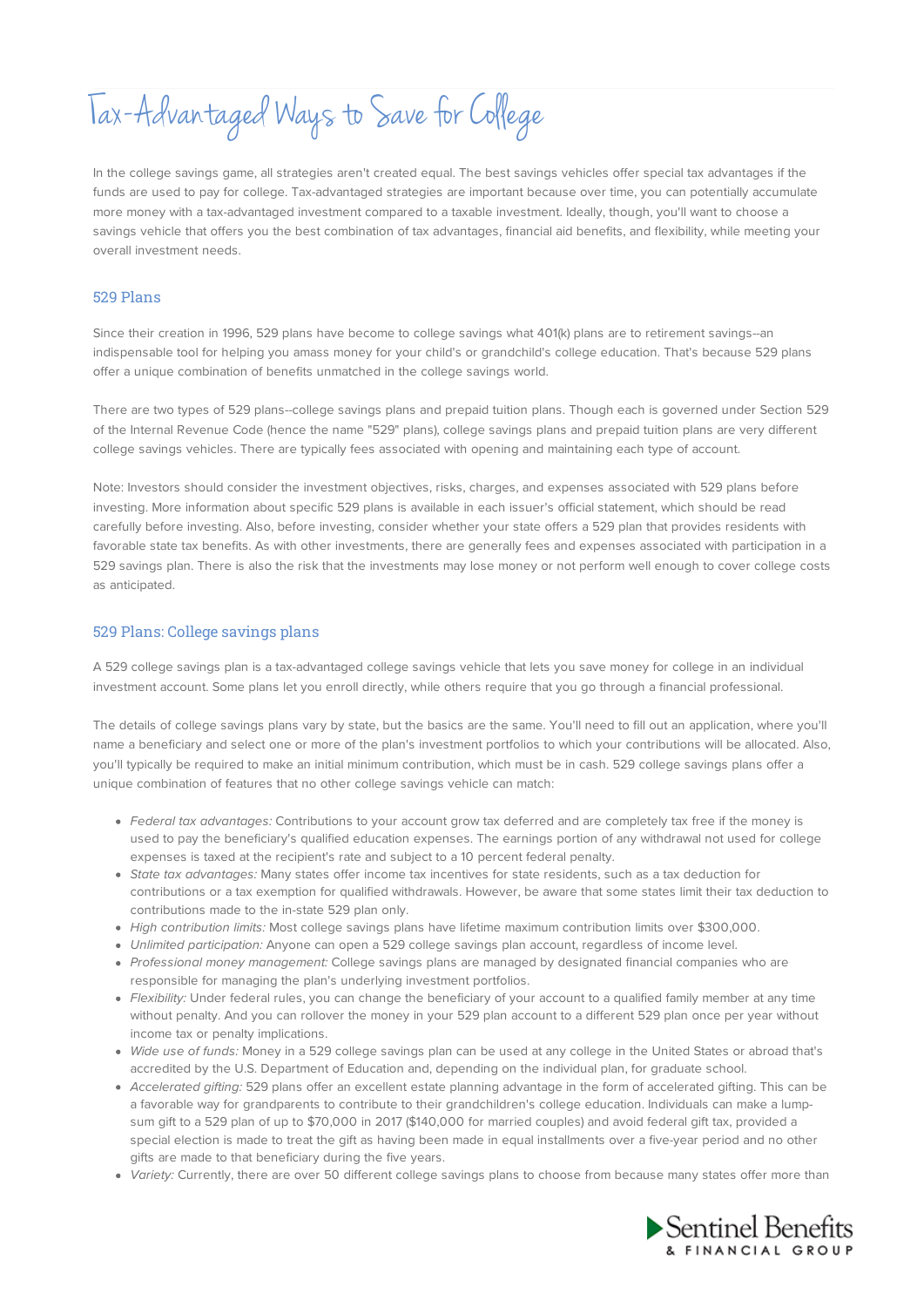one plan. You can join any state's college savings plan.

But college savings plans have drawbacks too. You relinquish some control of your money. Returns aren't guaranteed--you roll the dice with the investment portfolios you've chosen, and your account may gain or lose money.

#### Coverdell Education Savings Accounts

A Coverdell education savings account (Coverdell ESA) is a tax-advantaged education savings vehicle that lets you save money for college, as well as for elementary and secondary school (K-12) at public, private, or religious schools. Here's how it works:

- Application process: You fill out an application at a participating financial institution and name a beneficiary. Depending on the institution, there may be fees associated with opening and maintaining the account. The beneficiary must be under age 18 when the account is established (unless he or she is a child with special needs).
- Contribution rules: You (or someone else) make contributions to the account, subject to the maximum annual limit of \$2,000. This means that the total amount contributed for a particular beneficiary in a given year can't exceed \$2,000. even if the money comes from different people. Contributions can be made up until April 15 of the year following the tax year for which the contribution is being made.
- Investing contributions: You invest your contributions as you wish (e.g., stocks, bonds, mutual funds, certificates of deposit) - you have sole control over your investments.
- Tax treatment: Contributions to your account grow tax deferred, which means you don't pay income taxes on the account's earnings (if any) each year. Money withdrawn to pay college or K-12 expenses (called a qualified withdrawal) is completely tax free at the federal level(and typically at the state level too). If the money isn't used for college or K-12 expenses (called a nonqualified withdrawal), the earnings portion of the withdrawal will be taxed at the beneficiary's tax rate and subject to a 10 percent federal penalty
- Rollovers and termination of account: Funds in a Coverdell ESA can be rolled over without penalty into another Coverdell ESA for a qualifying family member. Also, any funds remaining in a Coverdell ESA must be distributed to the beneficiary when he or she reaches age 30 (unless the beneficiary is a person with special needs).

Unfortunately, not everyone can open a Coverdell ESA--your ability to contribute depends on your income. To make a full contribution, single filers must have a modified adjusted gross income (MAGI) of less than \$95,000, and joint filers must have a MAGI of less than \$190,000. And with an annual maximum contribution limit of \$2,000, a Coverdell ESA can't go it alone in meeting today's college costs.

# Custodial Accounts

Before 529 plans and Coverdell ESAs, there were custodial accounts. A custodial account allows your child to hold assets- under the watchful eye of a designated custodian--that he or she ordinarily wouldn't be allowed to hold in his or her own name. The assets can then be used to pay for college or anything else that benefits your child (e.g., summer camp, braces, hockey lessons, a computer). Here's how a custodial account works:

- Application process: You fill out an application at a participating financial institution and name a beneficiary. Depending on the institution, there may be fees associated with opening and maintaining the account.
- Custodian: You also designate a custodian to manage and invest the account's assets. The custodian can be you, a friend, a relative, or a financial institution. The assets in the account are controlled by the custodian.
- Assets: You (or someone else) contribute assets to the account. The type of assets you can contribute depends on whether your state has enacted the Uniform Transfers to Minors Act (UTMA) or the Uniform Gifts to Minors Act (UGMA). Examples of assets typically contributed are stocks, bonds, mutual funds, and real property.
- Tax treatment: Earnings, interest, and capital gains generated from assets in the account are taxed every year to your child. Assuming your child is in a lower tax bracket than you, you'll reap some tax savings compared to if you had held the assets in your name. But this opportunity is very limited because of special rules, called the "kiddie tax" rules, that apply when a child has unearned income. Under these rules, children are generally taxed at their parents' tax rate on any unearned income over a certain amount. In 2017, this amount is \$2,100 (the first \$1,050 is tax free and the next \$1,050 is taxed at the child's rate). The kiddie tax rules apply to: (1) those under age 18, (2) those age 18 whose earned income doesn't exceed one-half of their support, and (3) those ages 19 to 23 who are full-time students and whose earned income doesn't exceed one-half of their support.

A custodial account provides the opportunity for some tax savings, but the kiddie tax sharply reduces the overall effectiveness of custodial accounts as a tax-advantaged college savings strategy. And there are other drawbacks. All gifts to a custodial account are irrevocable. Also, when your child reaches the age of majority (as defined by state law, typically 18 or 21), the

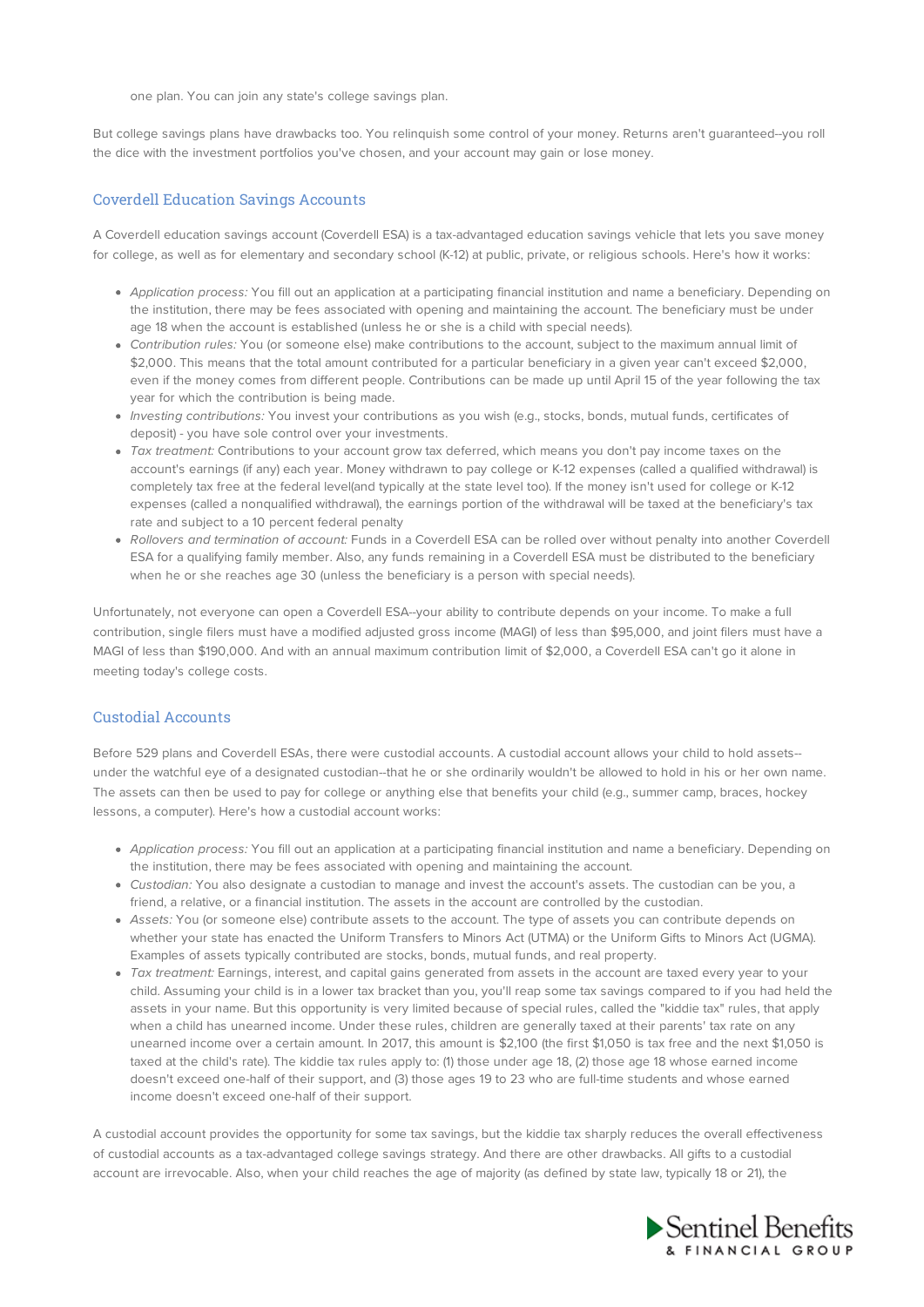account terminates and your child gains full control of all the assets in the account. Some children may not be able to handle this responsibility, or might decide not to spend the money for college.

# U.S. Savings Bonds

Series EE and Series I bonds are types of savings bonds issued by the federal government that offer a special tax benefit for college savers. The bonds can be easily purchased from most neighborhood banks and savings institutions, or directly from the federal government. They are available in face values ranging from \$50 to \$10,000. You may purchase the bond in electronic form at face value or in paper form at half its face value.

If the bond is used to pay qualified education expenses and you meet income limits (as well as a few other minor requirements), the bond's earnings are exempt from federal income tax. The bond's earnings are always exempt from state and local tax.

In 2017, to be able to exclude all of the bond interest from federal income tax, married couples must have a modified adjusted gross income of \$117,250 or less at the time the bonds are redeemed (cashed in), and individuals must have an income of \$78,150 or less. A partial exemption of interest is allowed for people with incomes slightly above these levels.

The bonds are backed by the full faith and credit of the federal government, so they are a relatively safe investment. They offer a modest yield, and Series I bonds offer an added measure of protection against inflation by paying you both a fixed interest rate for the life of the bond (like a Series EE bond) and a variable interest rate that's adjusted twice a year for inflation. However, there is a limit on the amount of bonds you can buy in one year, as well as a minimum waiting period before you can redeem the bonds, with a penalty for early redemption.

#### Roth IRAs

Though technically not a college savings account, some parents use Roth IRAs to save and pay for college. In 2017, you can contribute up to \$5,500 per year. Earnings in a Roth IRA accumulate tax deferred. Contributions to a Roth IRA can be withdrawn at any time and are always tax free. For parents age 59½ and older, a withdrawal of earnings is also tax free if the account has been open for at least five years. For parents younger than 59½, a withdrawal of earnings--typically subject to income tax and a 10% premature distribution penalty--is spared the 10% penalty if the withdrawal is used to pay for a child's college expenses.

But not everyone is eligible to contribute to a Roth IRA--it depends on your income. In 2017, if your filing status is single or head of household, you can contribute the full \$5,500 to a Roth IRA if your MAGI is \$118,000 or less. And if you're married and filing a joint return, you can contribute the full \$5,500 if your MAGI is \$186,000 or less.

#### Financial Aid Impact

Your college saving decisions can impact the financial aid process. Come financial aid time, your family's income and assets are run through a formula at both the federal level and the college (institutional) level to determine how much money your family should be expected to contribute to college costs before you receive any financial aid. This number is referred to as your expected family contribution, or EFC. Your income is by far the most important factor, but your assets count too.

In the federal calculation, your child's assets are treated differently than your assets. Your child must contribute 20 percent of his or her assets each year, while you must contribute 5.6 percent of your assets. For example, \$10,000 in your child's bank account would equal an expected contribution of \$2,000 from your child (\$10,000 x 0.20), but the same \$10,000 in your bank account would equal an expected \$560 contribution from you (\$10,000 x 0.056).

Under the federal rules, an UTMA/UGMA custodial account is classified as a student asset. By contrast, 529 plans and Coverdell ESAs are counted as parent assets if the parent is the account owner. In addition, student-owned or UTMA/UGMA-owned 529 accounts are also counted as parent assets. For 529 plans and Coverdell accounts that are counted as parent assets, distributions (withdrawals) from the account that are used to pay the beneficiary's qualified education expenses are not counted as parent or student income on the federal government's aid form, which means that the money is not counted again when it's withdrawn.

However, the situation is different for grandparent-owned 529 plans and Coverdell accounts. If a 529 plan or Coverdell account is owned by a grandparent instead of a parent, the account isn't counted as a parent asset--it doesn't count as an asset at all.